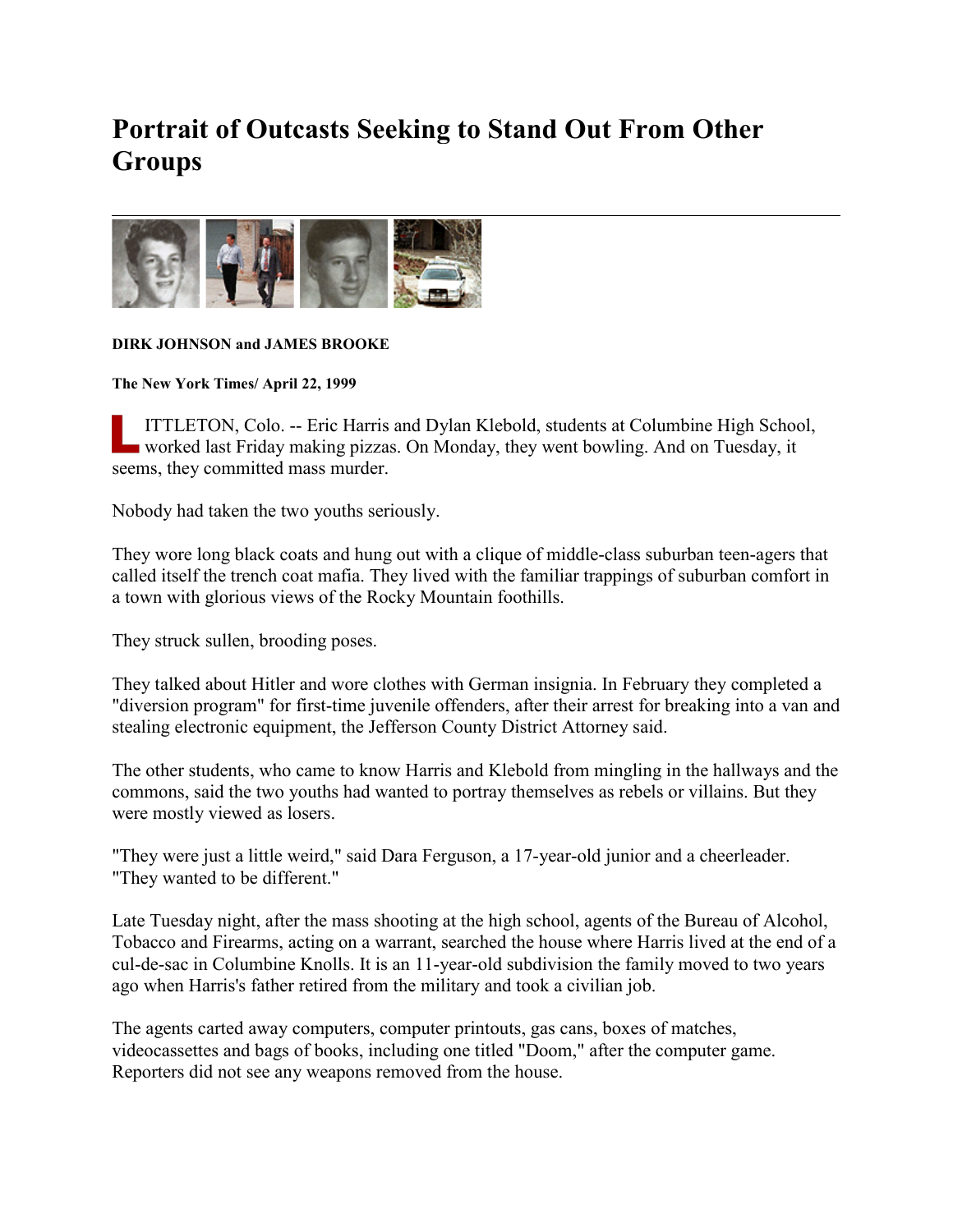On Monday, the Harrises' next-door neighbor, Bill Konen, was in his yard when he heard Klebold drive up and ask Eric Harris, "Do you have a metal baseball bat?"

"For the next 15 minutes, they were breaking bottles in a sack," Konen said, standing in his driveway, near a neighborhood watch association sign. "Apparently, they were making shrapnel. I would never have figured in a million years that bomb- making activities were going on, or any suspicious activities."

Some classmates said Eric Harris was good with computers and apparently maintained a Web site on America Online. Files on the Web site, discovered after the shootings, depicted him as an avid player of Doom and Quake, two popular computer games in which players stalk their opponents through dungeonlike environments and try to kill them with high-powered weapons.

The files on Harris's Doom and Quake exploits contained programs he had written to work with the games, as well as his commentary on them. But despite coming in the context of computer games famous for their realistic violence, these files, scattered with enthusiastic observations and exclamation points, provided a glimpse at a teenager who seemed less angry and morbid than in the other postings attributed to him.

"It took me about 10 hours to finish this level, so send some comments to me once in awhile!" Harris wrote in one file, dated Nov. 26, 1996. His comments accompanied a program that he made available to the public on an Internet site.

Harris was listed as the author on dozens of files known as wads, which allow players to add new levels of their own design to the games. In one file, he thanked Klebold for helping him test his program.

John C. Dvorak, a columnist at PC Magazine who discovered the site through his own Internet sleuthing, said he was struck by the ingenuousness of Harris's writing.

"It's just kidlike," Dvorak said. 'That's what's so troubling about it."

The Simon Wiesenthal Institute, a group that monitors hate groups, said today that two of its researchers had come across the Harris Web site several months ago.

"What both people remembered was how we got to that site, which was by looking at various anarchy and bomb-making listings," said Rabbi Abraham Cooper, associate dean of the institute.

Rabbi Cooper said there were no threats that merited contacting law-enforcement officials or enough hate language to be listed on the institute's hate site list.

Dylan Klebold's father, Tom, a geologist, and mother, Sue, who works for the Arapahoe County schools, issued a statement today: "We cannot begin to convey our overwhelming sense of sorrow for everyone affected by this tragedy. Our thoughts, prayers and heartfelt apologies go out to the victims, their families, friends and the entire community."